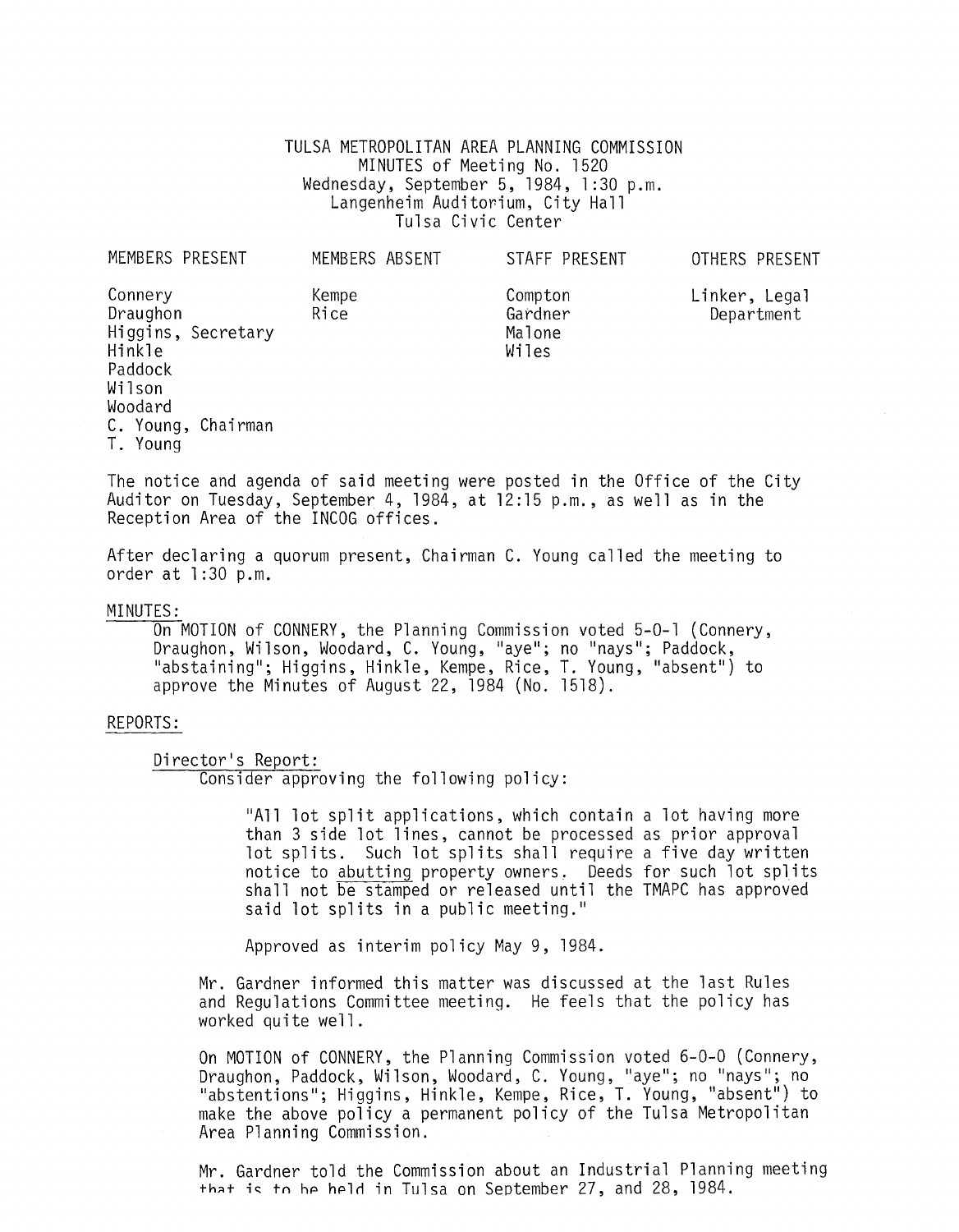#### CONTINUED ZONING PUBLIC HEARING:

Application No. CZ-115 Present Zoning: RS Applicant: Butler (Oates)<br>Location: SW corner of 7 SW corner of 75th Street North and Peoria Avenue

Date of Application: July 19, 1984 Date of Hearing: Size of Tract: September 5, 1984 7 acres

Presentation to TMAPC by: Fred Oates Address: 7248 North Peoria Avenue

Phone: 425-6546

# Relationship to the Comprehensive Plan:

The District 24 Plan, a part of the Comprehensive Plan for the Tulsa Metropolitan Area, designates the subject property Special District **--** Commercial.

According to the "Matrix Illustrating District Plan Map Categories Relationship to Zoning Districts", the requested IH District may be found in accordance with the Plan Map.

## Staff Recommendation:

Site Analysis **--** The subject tract is approximately 7 acres in size and located on the west side of Peoria Avenue, between 72nd Street North and 75th Street North. It is non-wooded, flat, contains scattered single-family dwellings and an auto salvage business and is zoned RS.

Surrounding Area Analysis **--** The tract is abutted on the north by single-family dwellings zoned RS, on the east by mixed residential, commercial and industrial uses zoned RS, on the south by similar mixed residential, commercial and industrial uses zoned RS, and on the west by vacant property zoned AG.

Zoning and BOA Historical Summary **--** The TMAPC and County Commission action has allowed light industrial zoning on the west side of Peoria Avenue in the area.

Conclusion **--** After review of the application, the Staff is in favor of industrial zoning for the subject tract, but it is our opinion that the area does not support IH zoning.

Based on previous zoning actions and existing zoning patterns, the Staff recommends DENIAL of the requested IH or 1M zoning and APPROVAL of IL zoning.

#### Discussion:

Mr. Gardner informed that the size of the subject tract is between 7 and 8 acres rather than 2.5 acres as is mentioned in the Staff Recommendation. He informed that in order to accommodate a salvage operation, the applicant would need 1M zoning with a Board of Adjustment exception or IH zoning. Mr. Gardner informed that the applicant's attorney told him that they would be willing to accept 1M zoning and then go to the Board of Adjustment. Mr. Gardner informed that this area is highly concentrated with salvage-type operations. He described one that is located in an IL district. He pointed out that there are degrees of salvage operations. This area is growing. He suggested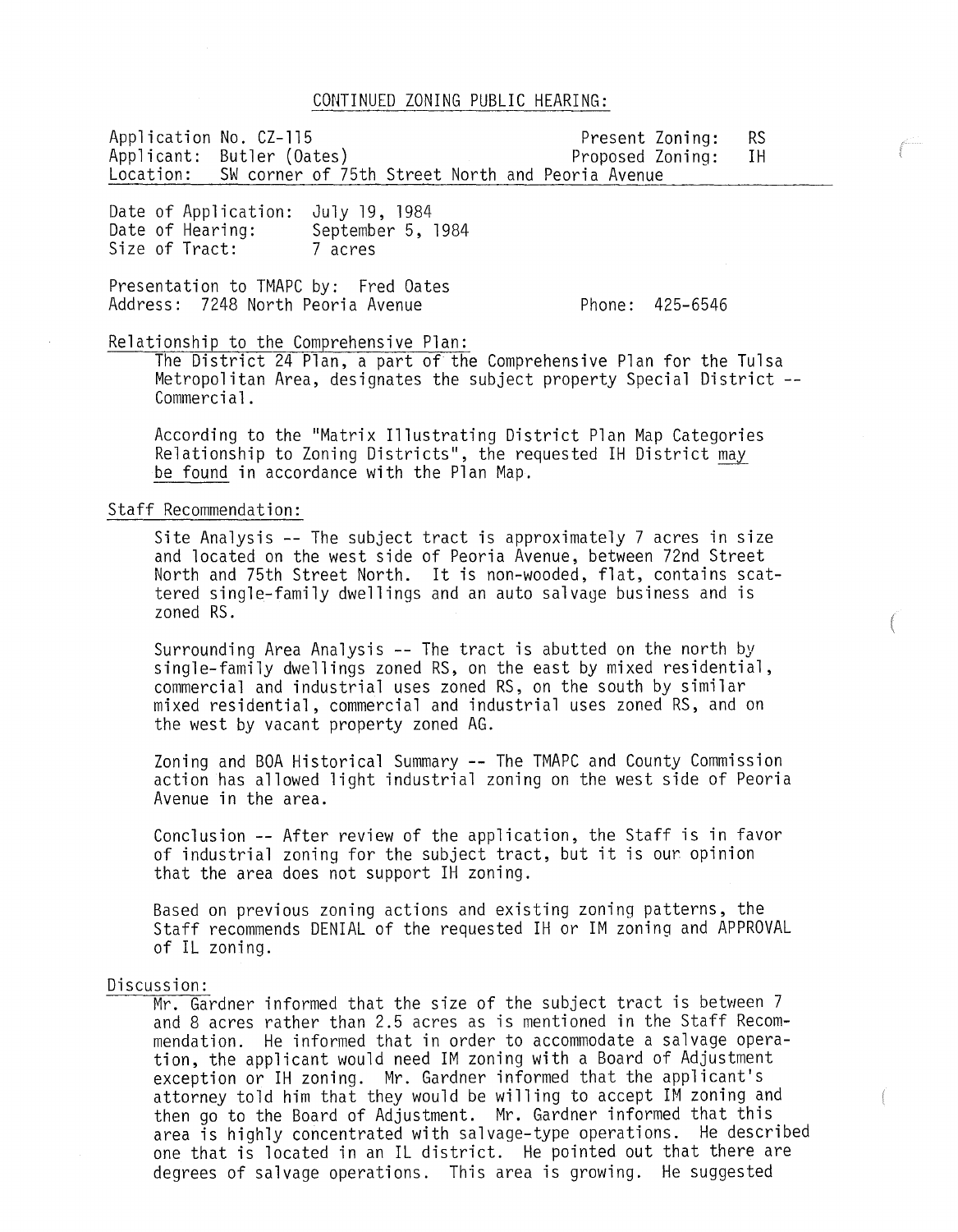# Application No. CZ-115 (continued)

that since the northern portion of the tract approaches single-family residences, the Commission may want to consider zoning something other than the total tract that has been advertised.

# Applicant's Comments:

Mr. Oates informed he lives on and runs a business off of the subject tract. His major business is a used car lot, but he also is restoring old cars. He would like to get this zoned IH so if the City moves its limits out, the business will be legal. He has talked to the people in the area and only one told him that he was opposed to the rezoning. He submitted signed statements from the residents of 27 addresses stating they are in support of this appl ication (Exhibit "A-l"). Mr. Oates informed there are four salvage yards within half a mile of the subject tract. They are operating in IL zones. These other salvage operations have not been in existence more than 6 years. He showed on the map where the people who support this application live. Mr. Oates told of other businesses in the area.

Mr. T. Young asked the applicant about the layout of the subject tract, and Mr. Oates described the property and where uses are located on it.

Ms. Wilson asked the applicant is he is planning to expand his business to another building on the north, and Mr. Oates informed he does not plan to build another building now, but he would like to in the future.

There was discussion about how property is zoned when it is annexed or de-annexed in the City and the County.

| Protestants: Jo Ann Norris | Addresses: 7535 North Owasso Place |  |                          |  |
|----------------------------|------------------------------------|--|--------------------------|--|
| Bill Norris                |                                    |  | 7535 North Owasso Place  |  |
| Rick Brixey                |                                    |  | 7216 North Peoria Avenue |  |

#### Protestants' Comments:

Mrs. Norris submitted a petition with 28 names of people who protest the approval of this application (Exhibit "A-2"). Several of the signers signed Mr. Oates' petition and wish to reconsider. She submitted a map showing where the people who signed the protest petition live and a handout listing her concerns (Exhibit "A-3"). Her main points of concern which are explained in detail in her handout are: (1) drainage, (2) traffic, (3) air pollution, (4) noise, and (5) "varmints". Mrs. Norris stated a concern about what the hours of operation might be for this business and about what kind of patrol the owners might have to deter vandalism--they might use dogs which would add to the noise problems. If this is approved, they would like a screening fence to be constructed at least 8 feet in height. She also felt that the applicant should consider building or improving a channel of some sort around his property to channel polluted water away from the residential area. Mrs. Norris told the Commission what some of the people in the area were told by Mr. Oates about what was going to occur on the subject tract. She is concerned that approval of this application will be detrimental to their neighborhood, and she does not feel that the change in zoning will be compatible to the area. She requested that the zoning be denied.

There was discussion about drainage in the area and what the applicant could do to help the drainage situation.

9.5.84:1520(3)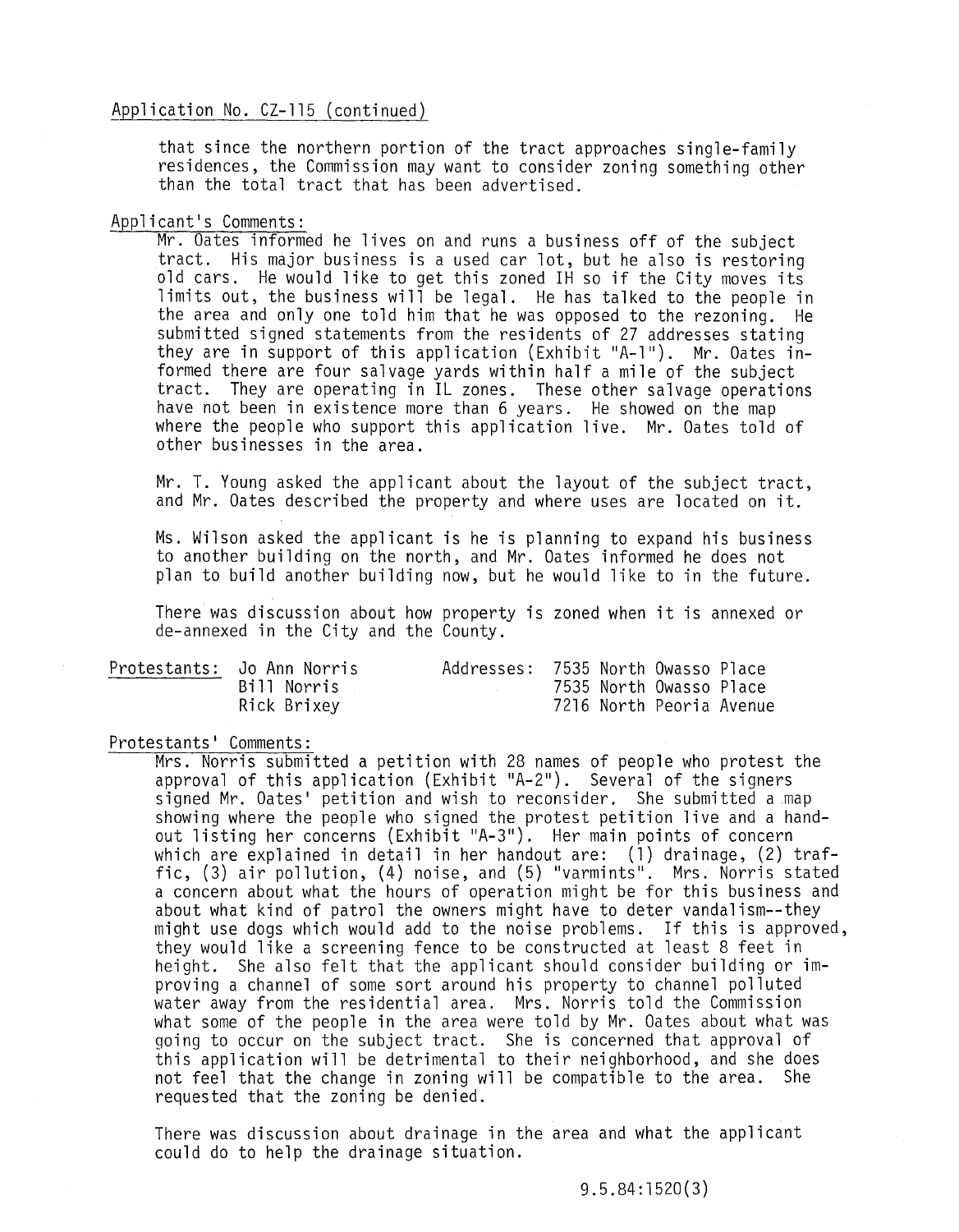#### Application No. CZ-115 (continued)

Chairman C. Young asked Mrs. Norris what the subject tract is being used for, and Mrs. Norris informed the north area is grown up with weeds and the south area is the junk yard.

Mr. Paddock had a question about the access to the property from the north, and Mrs. Norris informed the only access from the north will be from Owasso Street. Mr. Gardner informed that the Staff never intended that industrial traffic or access be to the north property line.

Mr. Norris submitted a letter of protest (Exhibit "A-4") and a photo-<br>graph (Exhibit "A-5") from Mr. R. F. Winter whose property adjoins the subject tract.

Mr. Brixey lives on the south side of the subject tract. He informed that Mr. Oates' operation looks similar to a salvage operation. Mr. Brixey has an auto upholstery shop on his property, and he is concerned about the value of his property if the applicant does go to a full-scale salvage operation. He has looked at other salvage operations in the City and has noted that there was no actual growth after these salvages started. He is concerned that North Peoria Avenue will die if this is approved. Mr. Brixey informed he has not seen the applicant restore any old cars on the property. He has brought totaled cars to the tract and sold them. He stated that the operation is an eyesore. People in the area that he has talked to have told him they are not opposed to businesses going in as long as the businesses will stimulate growth in the area. They do not feel that an auto salvage will stimulate growth.

## Applicant's Rebuttal:

Mr. Oates' attorney, Mr. Bob Butler, 1710 South Boston Avenue, described uses in the area that do not have proper zoning. He feels the problem in this area is with control. He described the part of Peoria that is in the area of the subject tract and the uses that are found there. Mr. Butler described the drainage and traffic in the area. He informed this is not a typical salvage operation. The applicant deals in older cars. He informed that the applicant has rebuilt cars in a garage on the property. Mr. Butler thanked the Mayor and other Board Members for their increased interest in the north side of the County and the City.

There was discussion about the size of the different sections of the subject tract.

Mrs. Wilson informed she has a problem with changing the zoning because three sides of the tract are surrounded by RS zoning even though there are mixed uses and violations. She does not think the Board should approve something just to make a wrong a right. She made a motion to deny the application. Mr. Connery seconded the motion. This motion and second were later withdrawn.

Mr. T. Young informed he supports the position of the residents as they expressed it, and yet, the way to get to a remedy is by approving some zoning. He thinks that all of the property on the north should be denied and should stay residential. The southern part of the land is where the applicant is operating now, and it is a tract of land that is capable to sustaining the business in the future. If 1M is approved on part of the tract, it would have the potential of making a wrong a right. If 1M is granted, the applicant would have to obtain approval from the County Board

 $\sim$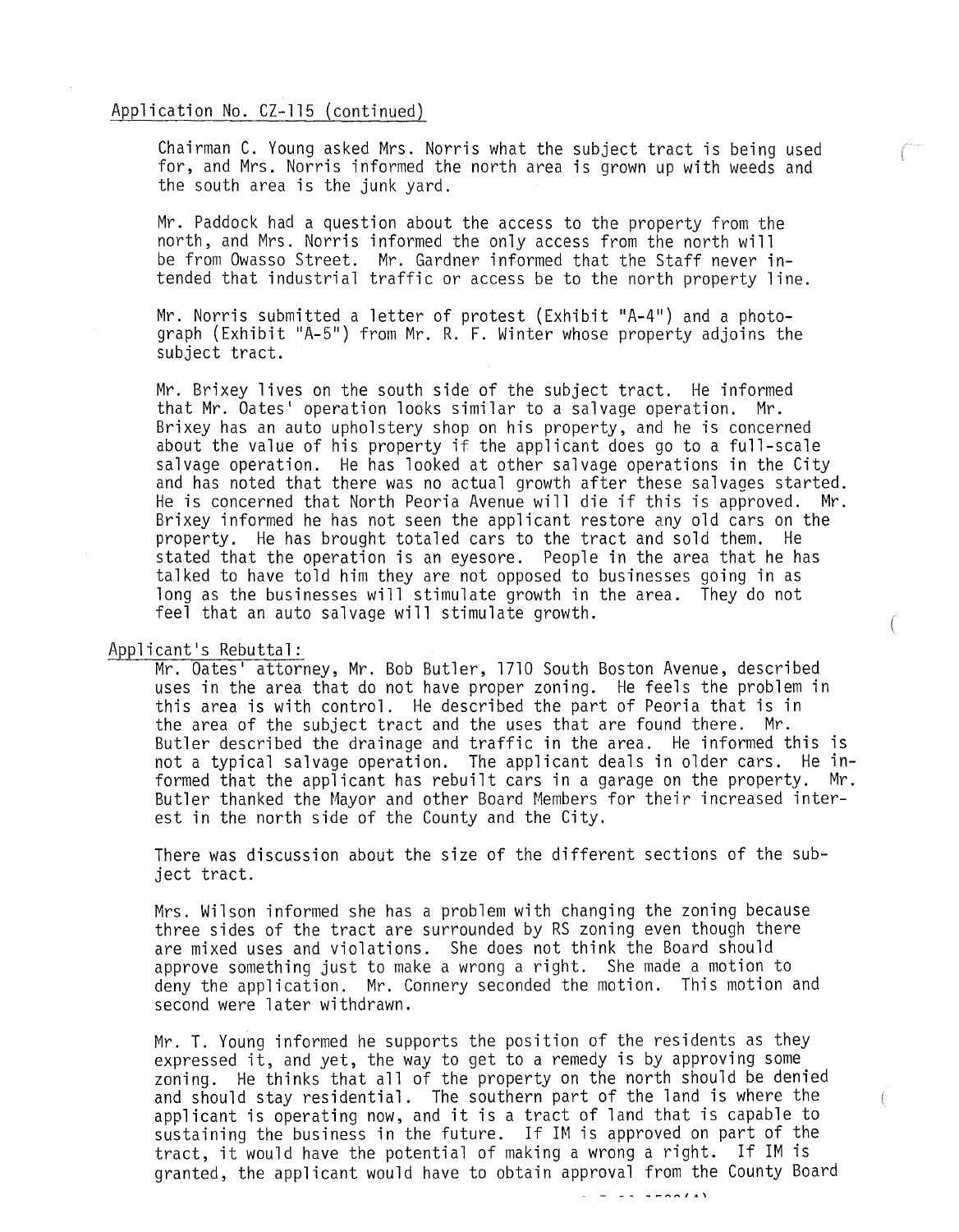### Application No. CZ-115 (continued)

of Adjustment who would set restrictions on the operation. He suggested that the Planning Commission zone half of the south portion of the property 1M and the other half IL.

Mr. Gardner informed that for the Board of Adjustment to consider a salvage operation in an IL district, the applicants would have to get a variance.

Mr. T. Young informed that Board of Adjustment is one remedy, but probably the best remedy would be to submit a PUD which would bring it back to this Board.

Instruments Submitted: Signed Statements Supporting the Application (Exhibit "A-l") Protest Petition (Exhibit "A-2") Map and Outline from Mrs. Norris  $(Exhibit "A-3")$ Letter from Mr. R. F. Winter (Exhibit "A-4") Photograph from Mr. R. F. Winter (Exhibit "A-5")

TMAPC Action: 9 members present.<br>On MOTION of T. YOUNG, the Planning Commission voted 9-0-0 (Connery, Draughon, Higgins, Hinkle, Paddock, Wilson, Woodard, C. Young, T. Young, "aye"; no "nays"; no "abstentions"; Kempe, Rice, "absent") to DENY IH zoning on the north part of the tract and to recommend to the Board of County Commissioners that the east 150 feet of the south portion of the tract be zoned IL and that the remainder of the tract to the west be zoned 1M, on the following described property:

> Lots 1, 2, 3, 4, 5, 6, 7, 8 and 9, Block 3, DELAWARE GARDENS, an Addition in Tulsa County, State of Oklahoma, according to the recorded Plat thereof.

A tract of land located East of the Midland Valley Railroad in the Northeast Quarter (NE/4) of Section 36, Township 21 North, Range 12 East of the Indian Base and Meridian, Tulsa County, State of Oklahoma, according to the United States Government Survey, more particularly described as follows, to wit:

Beginning at a point 1,775.5 feet South of the Northeast corner of said Section 36 thence West 332.5 feet to a point, being a point on the Easterly right-of-way line of the Midland Valley Railroad; thence Northwesterly along the East line of the Midland Valley Railroad to a point that is 495.5 feet North of the point of beginning; thence East 455 feet to a point, said point being on the East section line of said Section 36; thence South along the East line of said Section 36, a distance of 495.5 feet to the point of beginning. Said property having heretofore been described as Blocks 9, 10 and 11 of DELAWARE GARDENS ADDITION, according to Plat No. 1042, filed September 14, 1931, and vacated August 2, 1948 by instrument recorded in Book 1924 at Page 543.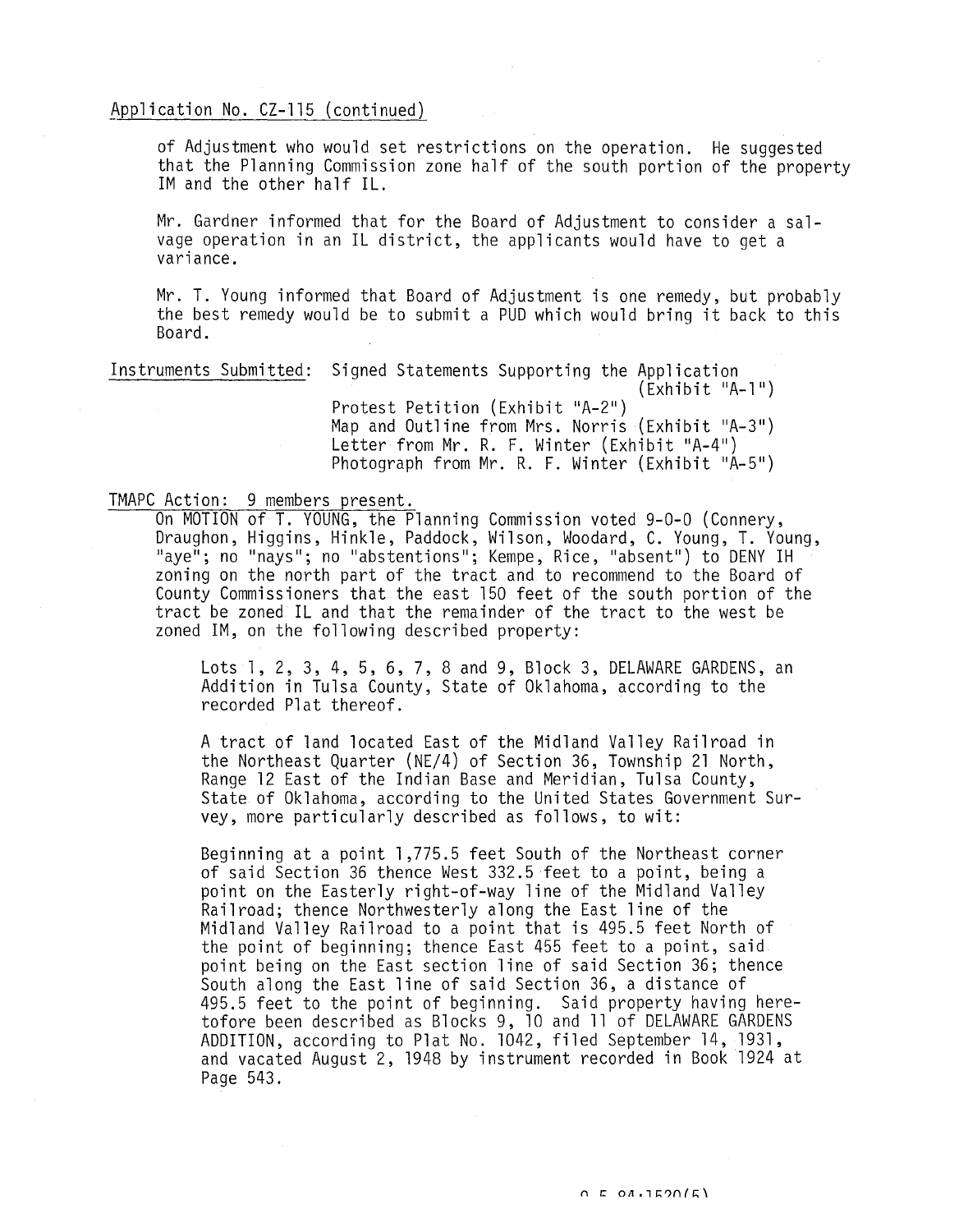Preliminary Plat:

Mingo Valley Trade Center (3194) 10203 East 61st Street (IL)

The Staff presented the plat with the applicant not represented.

The Technical Advisory Committee and Staff recommended approval of the Preliminary Plat of Mingo Valley Trade Center, subject to the conditi ons.

Mr. Malone informed this is a simple industrial subdivision consisting of one lot and one block. The Staff has no problem with this.

On MOTION of CONNERY, the Planning Commission voted 6-0-0 (Connery,<br>Draughon, Paddock Wilson, Woodard, C. Young, "aye"; no "nays"; no "abstentions"; Higgins, Hinkle, Kempe, Rice, T. Young, 1Iabsent") to approve the Preliminary Plat for Mingo Valley Trade Center, subject to the following conditions:

- 1. Since part of 61st was not included in the legal description, indicate book/page of separate dedication. Show a tie dimension to the SW corner of the section. (Same as in legal descrip- tion)
- 2. Utility easements shall meet the approval of the utilities. Coordinate with Subsurface Committee if underground plant is planned. Show additional easements as required. (17 1/21 perimeter) Existing easements should be tied to or related to property and/or lot lines.
- 3. Water plans shall be approved by the Water and Sewer Department prior to release of the final plat. (Include language for water and sewer facilities in covenants.)
- 4. A request for creation of a Sewer Improvement District shall be submitted to the Water and Sewer Department prior to release of the final plat.
- 5. A request for a Privately Financed Public Improvement (PFPI) shall be submitted to the City Engineer. (if required?)
- 6. Paving and/or drainage plans shall be approved by the City Engineer, including storm drainage and detention design (and Earth Change Permit where applicable), subject to criteria approved by the City Commission. (may require on-site detention)
- 7. Limits of access shall be shown on the plat as approved by the City and/or Traffic Engineer. (Show only a  $40'$  opening.)
- 8. It is recommended that the applicant and/or his engineer or developer coordinate with the Tulsa City/County Health Department for solid waste disposal, particularly during the construction phase and/or clearing of the project. Burning of solid waste is prohibited.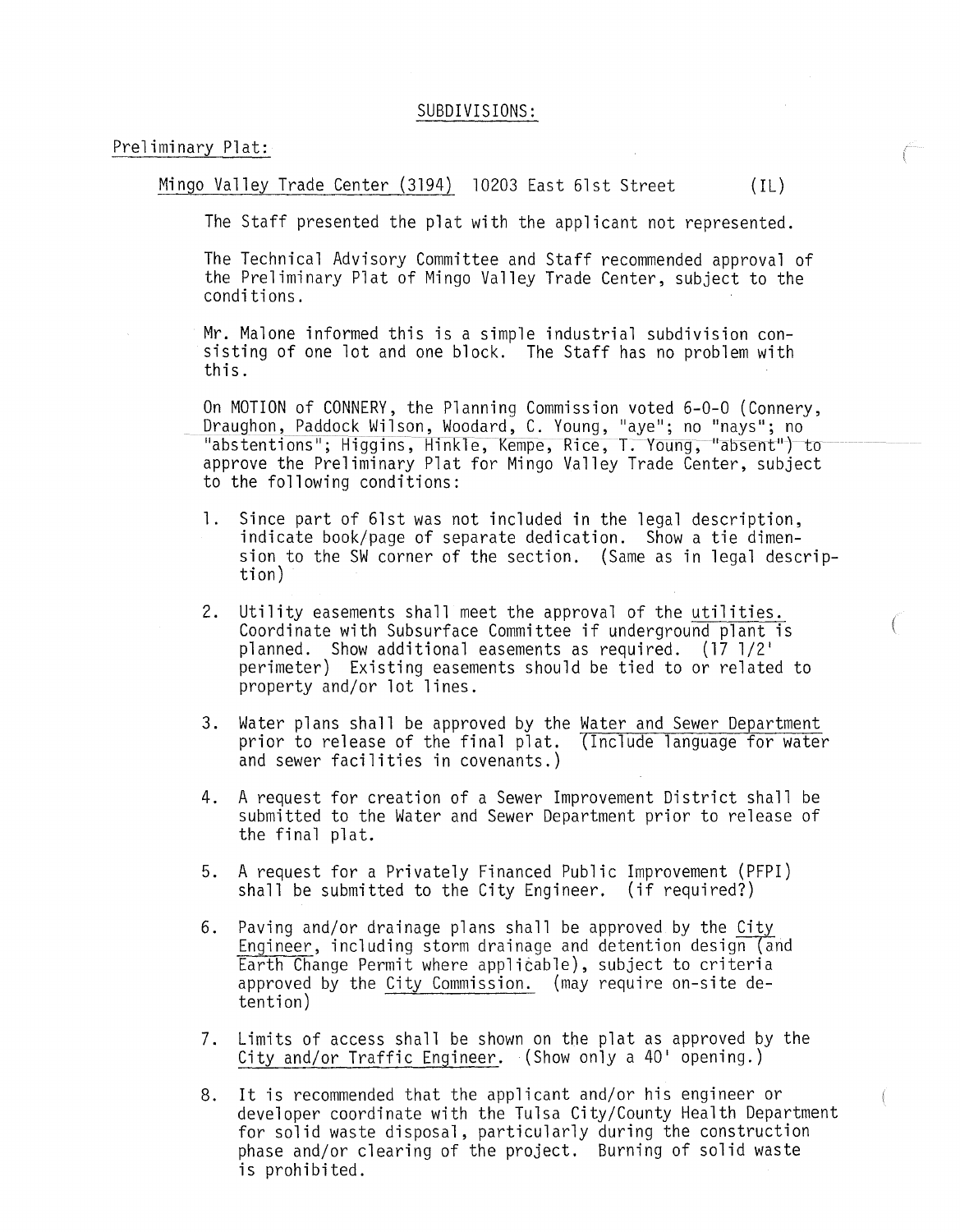# Mingo Valley Trade Center (continued)

- 9. A Corporation Commission letter (or Certificate of Nondevelopment) shall be submitted concerning any oil and/or gas wells before the plat is released. (A building line shall be shown on the plat on any wells not officially plugged.)
- 10. A "letter of assurance" regarding installation of improvements shall be submitted prior to release of the final plat. (Including documents required under Section 3.6 (5) of the Subdivision Regulations.)
- 11. All Subdivision Regulations shall be met prior to release of the final plat.

Camp Shalom Amended (PUD #307) (683) North side of 7lst Street at Wheeling Ave. (OM)

> The Staff presented the plat with the applicant represented by Stewart Nyander.

This plat has a Sketch Plat approval, subject to conditions.

The Technical Advisory Committee and Staff recommended approval of the Preliminary Plat of Camp Shalom Amended, subject to the conditions.

Mr. Malone informed that this property was previously platted and has since been zoned OM. This made it subject to platting. The Staff has no problems with this from the subdivision point of view.

On MOTION of CONNERY, the Planning Commission voted 6-0-0 (Connery, Draughon, Paddock, Wilson, Woodard, C. Young, "aye"; no "nays"; no "abstentions"; Higgins, Hinkle, Kempe, Rice, T. Young, "absent") to approve the Preliminary Plat for Camp Shalom Amended, subject to the following conditions:

- 1. All conditions of PUD #307 shall be met prior to release of the final plat, including any applicable provisions in the covenants or on the face of the plat. Include PUD approval date and references to Sections 1100-1170 of the Zoning Code, in the covenants. (Correct dates of approvals in copy of covenants submitted January 24, 1984.)
- 2. Show intersection with South Wheeling in dashed lines for references. Access limitations on the plat are subject to approval of the Traffic Engineer.
- 3. Covenants: (a) Paragraph 3, change date from November 5, 1980 to January 12, 1983, and add amendment date of TMAPC, August 22, 1984.
	- (b) Add this line to PUD conditions: "The Outline Development Plan, (as amended) is a condition of approval of the PUD.
	- (c) Paragraph 1. (E). Parking -- Show "Minimum Phase I - 117 spaces" and "Minimum Phase II - 106 spaces".
- 4. Show drainageway or storm water detention area on the plat as  $\forall$  directed by the City Fnaineer. (Also see #12 below.)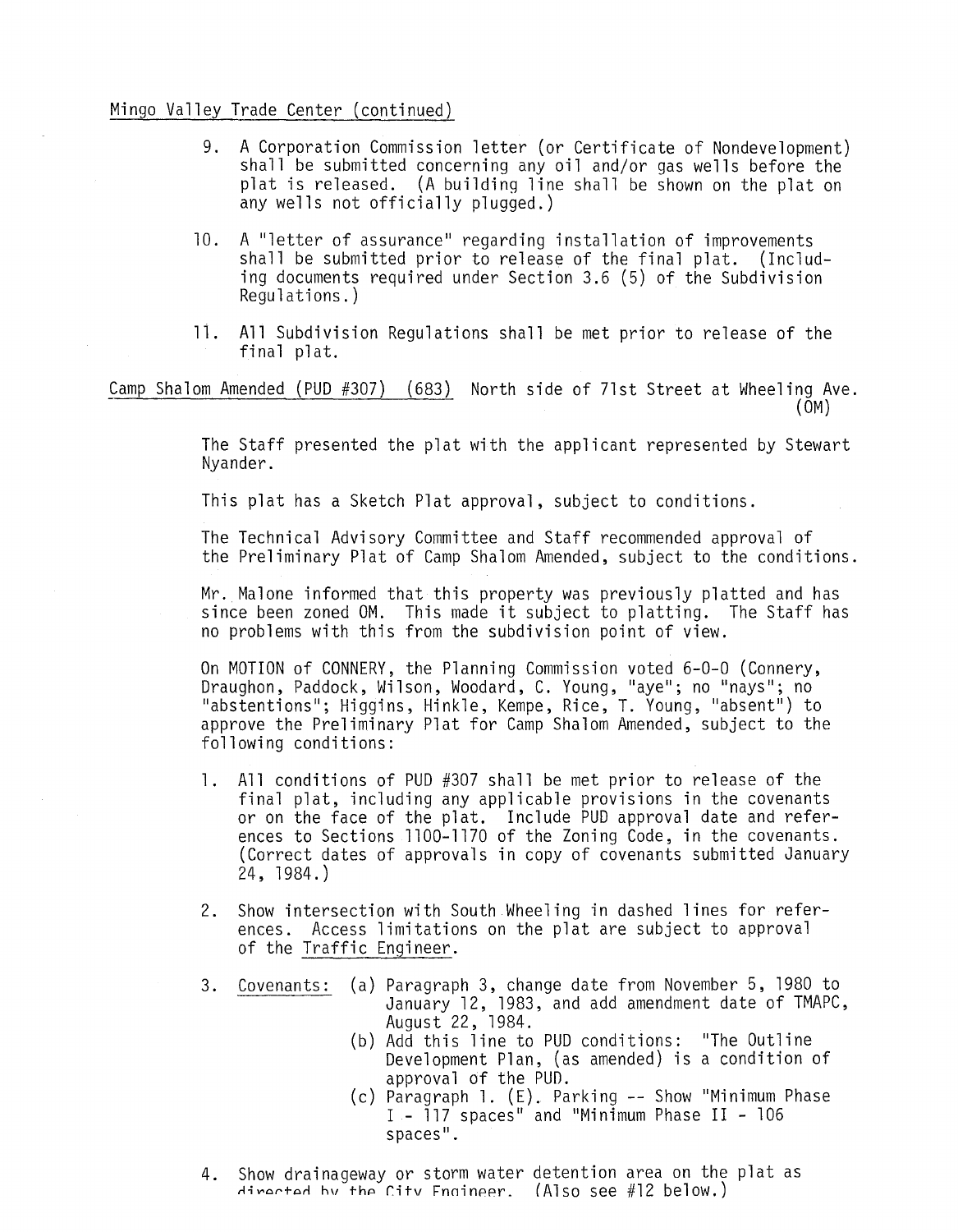$\frac{\text{Camp Shalom Amented (PUD #307)}{\text{Kamp Shalom}}$  (PUD #307) (683) North side of 71st Street at

- 5. Show a lot number. (Since there is only one lot and one block, a small note indicating that "Development line is not a lot line", would prevent anyone assuming there were two separate<br>lots.)
- 6. Don't forget to include Surveyor's Certificate on the final pl at.
- 7. Utility easements shall meet the approval of the utilities. Coordinate with Subsurface Committee if underground plant is planned. Show additional easements as required. (P.S.O. needs east-west easement along north.) Existing easements should be tied to or related to property and/or lot lines.
- 8. Water plans shall be approved by the Water and Sewer Department prior to release of the final plat.
- 9. Pavement repair within restricted water line easements as a result of water line repairs due to breaks and failures shall be borne by the owner of the lot(s).
- 10. Vehicular access and circulation shall meet approval of the Fire Department for fire protection.
- **11.** A request for a Privately Financed Public Improvement (PFPI) shall be submitted to the City Engineer.
- 12. Paving and/or drainage plans shall be approved by the City Engineer, including storm drainage and detention design (and Earth Change Permit where applicable), subject to criteria approved by the City Commission. (Also see #4 above.)
- 13. The key or location map shall be complete and shown on the face of the plat. (Show new subdivisions.)
- 14. A "letter of assurance" regarding installation of improvements shall be submitted prior to release of the final plat. (Including documents required under Section 3.6 (5) of the Subdivision Regulations.)
- 15. All Subdivision Regulations shall be met prior to release of the final plat.

Northside Clinic (2402) SE corner of East 36th Street North and Midland<br>Valley Railroad (CS) Valley Railroad

The Staff presented the plat with the applicant represented by Mike Taylor.

The property was reviewed as a "plat waiver" application by the TAC on June 14, 1984. Due to numerous requirements and discrepancies, the TAC recommended denial of the waiver. The application for waiver was withdrawn and this plat has been submitted to satisfy the requirements.

ţ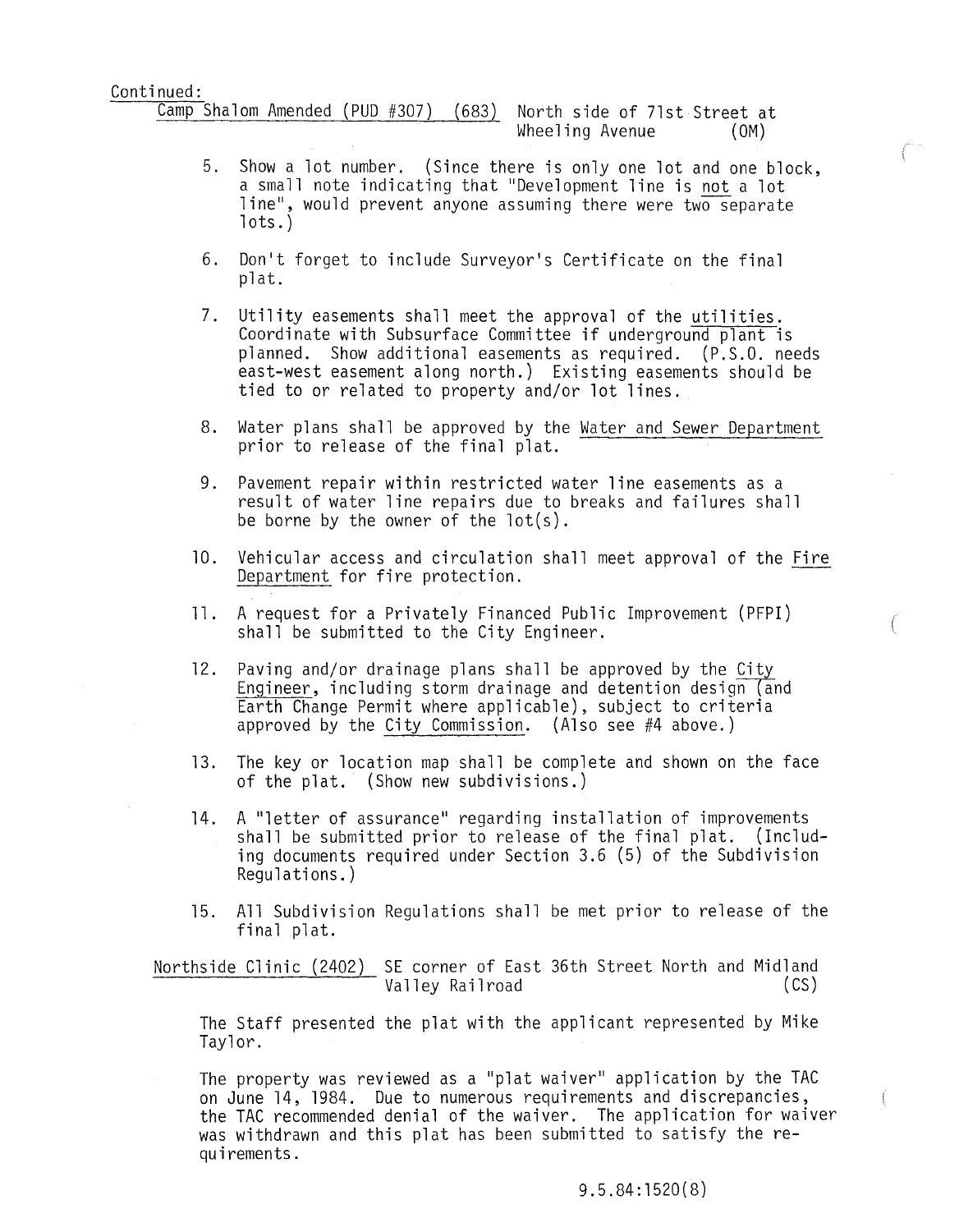# Northside Clinic (2402) (continued)

Note: Make sure written title and name of plat agree. (Northside Center shown on the plat, but title is supposed to be Northside Clinic as shown in the covenants.)

The Technical Advisory Committee and Staff recommended approval of the Preliminary Plat of Northside Clinic, subject to the conditions.

Mr. Malone informed this is a simple one lot, one block subdivision, and the Staff has no problems with it.

There was discussion about what type of clinic is proposed. (This would have no bearing on the plat, since zoning controls the use.)

On MOTION of CONNERY, the Planning Commission voted 6-0-1 (Connery, Draughon, Paddock, Wilson, Woodard, C. Young, "aye"; no "nays"; Hinkle, "abstaining"; Higgins, Kempe, Rice, T. Young, "absent") to approve the Preliminary Plat for Northside Clinic, subject to the following conditions:

- 1. Utility easements shall meet the approval of the utilities. Coordinate with Subsurface Committee if underground plant is planned. Show additional easements as required. Existing easements should be tied to or related to property and/or lot lines.
- 2. A request for a Privately Financed Public Improvement (PFPI) shall be submitted to the City Engineer. (if required)
- 3. Paving and/or drainage plans shall be approved by the City Engineer, including storm drainage and detention design (and Earth Change Permit where applicable), subject to criteria approved by the City Commission.
- 4. Limits of access shall be shown on the plat as approved by the City and/or Traffic Engineer. Include applicable language in the covenants. (Location is OK.)
- 5. It is recommended that the applicant and/or his engineer or developer coordinate with the Tulsa CitY-County Health Department for solid waste disposal, particularly during the construction phase and/or clearing of the project. Burning of solid waste is prohibited.
- 6. The key or location map shall be complete.
- 7. A "letter of assurance" regarding installation of improvements shall be submitted prior to release of the final plat. (Including documents required under Section 3.6 (5) of the Subdivision Regulations.)
- 8. All (other) Subdivision Regulations shall be met prior to release of the final plat.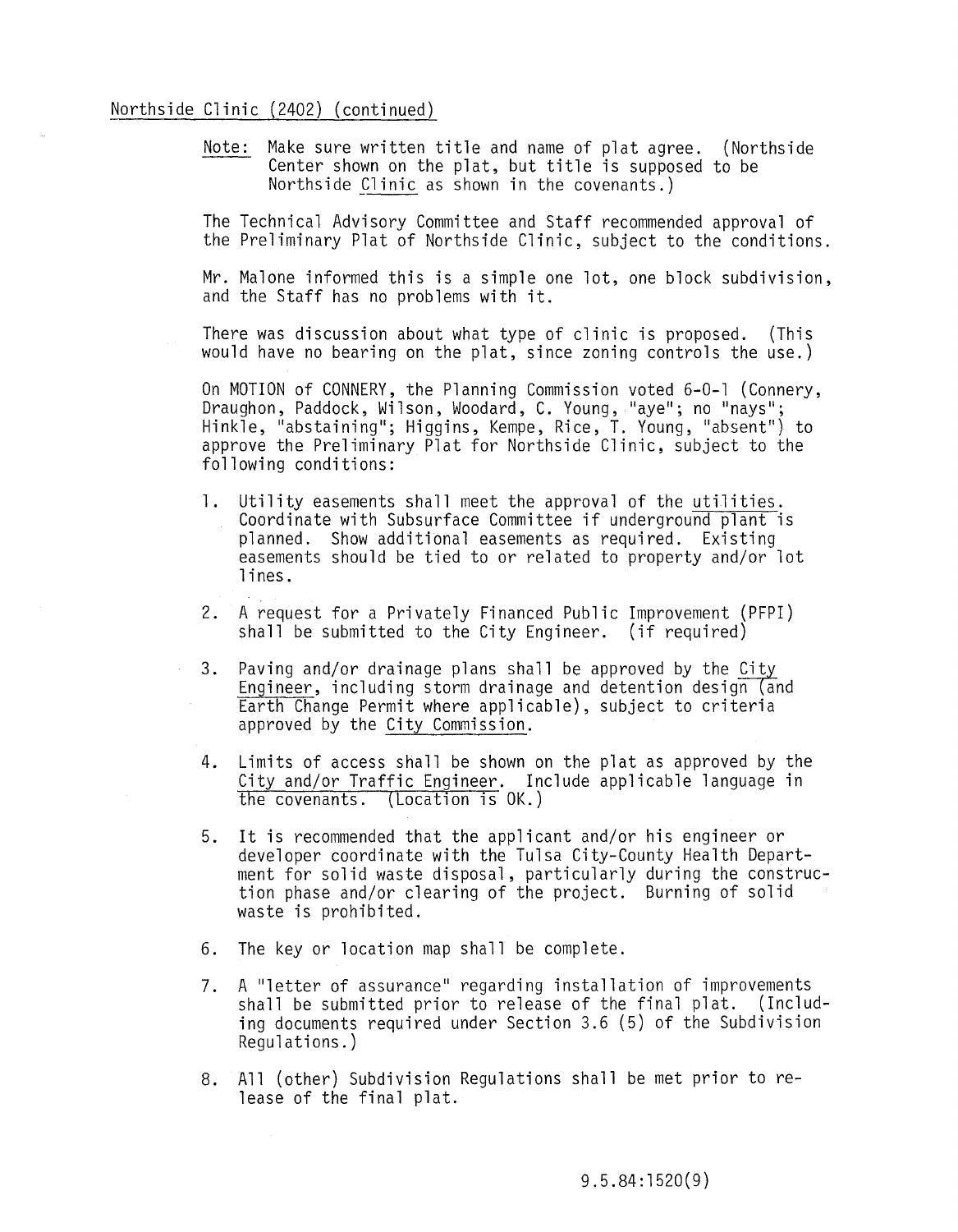Rebel Run (1503) North side of Port Road, West of East 36th Street North and North Sheridan Road (CS)

The Staff presented the plat with the applicant represented by Dan Tanner at the Technical Advisory Committee meeting.

NOTE: This tract has been reviewed by the T.A.C. for a plat waiver on September 21, 1983. The applicant presented no plans and the T.A.C. felt that the request was premature. Also, the original request for zoning (Z-5844) was for IL, but that was denied and the property was zoned CS as a compromise after a District Court appeal. The waiver of plat was not approved.

The Technical Advisory Committee and Staff recommended approval of the Preliminary Plat of Rebel Run, subject to the conditions.

Mr. Malone informed this is a simple commercial one lot, one block subdivision, and the Staff has no problems with it.

There was discussion about why condition #9 concerning burning of waste was included in the conditions. (The Staff explained this was a standard condition on all plats, required by the Health Department.)

On MOTION of PADDOCK, the Planning Commission voted 7-0-0 (Connery, Draughon, Hinkle, Paddock, Wilson, Woodard, C. Young, "aye"; no "nays"; no "abstentions"; Higgins, Kempe, Rice, T. Young, "absent") to approve the Preliminary Plat for Rebel Run, subject to the following conditions:

- 1. Plat was drawn at a 1" = 40' scale. Subdivision Regulations permit  $1'' = 100'$ ,  $1'' = 200'$  or  $1'' = 50'$ . The Staff has no objection to drawing as shown, but it will require waiver of the Subdivision Regulations.
- 2. Show book/page of dedication of the Port Road. (Book 4036, Page 36; September 15, 1972)
- 3. Utility easements shall meet the approval of the utilities. Coordinate with the Subsurface Committee if underground plant is planned. Show additional easements as required. Existing easements should be tied to or related to property and/or lot lines.
- 4. Water plans shall be approved by the Water and Sewer Department prior to release of the final plat. (Include language for water and sewer facilities in the covenants.)
- 5. Pavement or landscape repair within restricted water line, sewer line, or utility easements as a result of water or sewer line repairs due to breaks and failures, shall be borne by the owner of the lot(s).
- 6. A request for a Privately Financed Public Improvement (PFPI) shall be submitted to the City Engineer. (if required)
- 7. Paving and/or drainage plans shall be approved by the City Engineer, including storm drainage and detention design (and Earth Change Permit where applicable), subject to criteria approved by the City Commission.
- 8. Limits of access shall be shown on the plat as approved by the City and/or Traffic Engineer.

 $Q = R A \cdot 1520 (10)$ 

€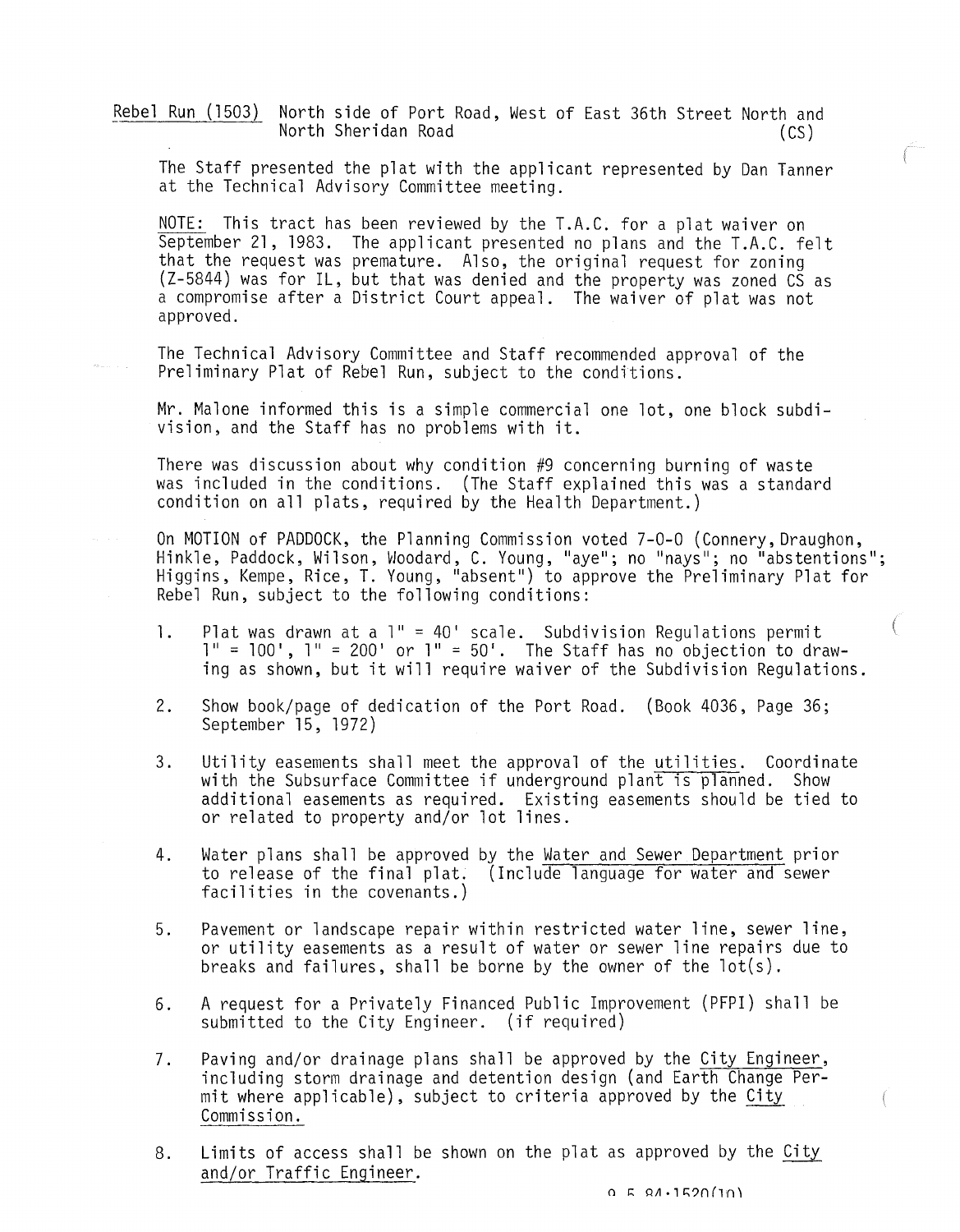## Rebel Run (continued)

- 9. It is recommended that the applicant and/or his engineer or developer coordinate with the Tulsa CitY-County Health Department for solid waste disposal, particularly during the construction phase and/or clearing of the project. Burning of solid waste is prohibited.
- 10. The method of sewage disposal and plans therefore, shall be approved by the City-County Health Department.
- **11.** The owner or owners shall provide the following information on sewage disposal system if it is to be privately operated on each lot: type, size, and general location. (This information to be included on the face of the plat.)
- 12. The key or location map shall be complete. (Identify Yale Avenue and East 46th Street North.)
- 13. A Corporation Commission letter (or Certificate of Nondevelopment) shall be submitted concerning any oil and/or gas wells before the plat is released. (A building line shall be shown on the plat on any wells not officially plugged.)
- 14. A "letter of assurance" regarding installation of improvements shall be submitted prior to release of the final plat. (Including documents required under Section 3.6 (5) of the Subdivision Regulations.
- 15. All (other) Subdivision Regulations shall be met prior to release of the final plat.

Yorktown Park (PUD #283-A) (683) SE corner of 61st Street and South Yorktown  $(RM-1, OL)$ 

The Staff presented the plat with the applicant represented by Dan Tanner at the Technical Advisory Committee meeting.

This plat had an approval on May 5, 1982, as an office complex, but the approval expired and the plat was not completed. Now the PUD has been revised to permit multifamily development and the plathas been resubmitted.

NOTE: A site plan submitted to T.A.C. members will be essential for utility layout and release letters for final plat. (One was provided at the T.A.C. meeting, but individual agencies will need one)

The Technical Advisory Committee and Staff recommend approval of the Preliminary Plat of Yorktown Park, subject to the conditions.

Mr. Malone informed this is a multifamily one lot, one block subdivision, and the Staff has no problems with it.

On MOTION of HINKLE, the Planning Commission voted 7-0-0 (Connery, Draughon, Hinkle, Paddock, Wilson, Woodard, C. Young, "aye"; no "nays"; no "abstentions"; Higgins, Kempe, Rice, T. Young, "absent") to approve the Preliminary Plat for Yorktown Park, subject to the following conditions:

1. Legal description has an error and the wrong Section, Township, and Range, (should be 6-18-13). Check beginning point, distances, etc., in the first line of the description.  $\alpha$  L  $\alpha$ , L  $\alpha$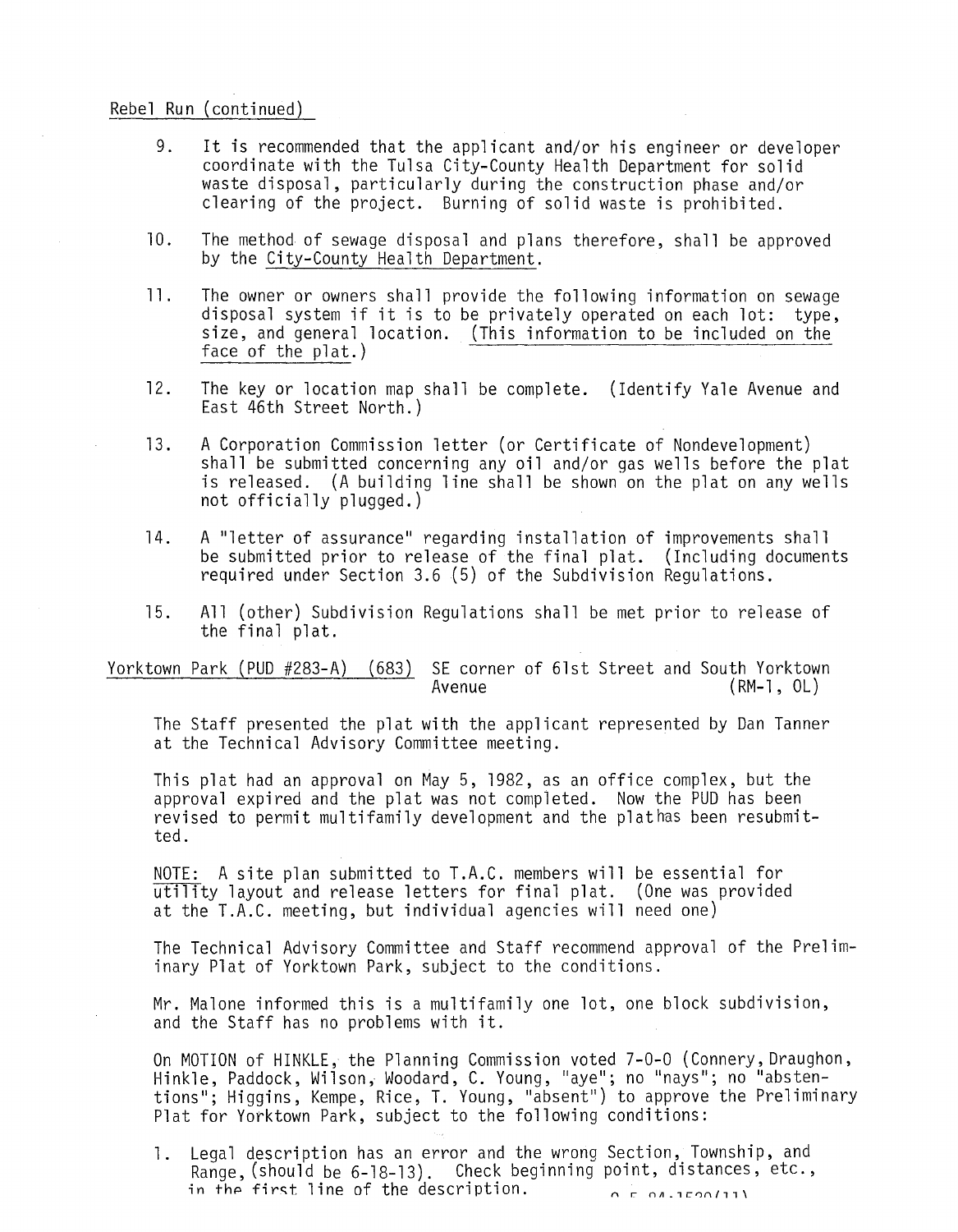Yorktown Park (continued)

- 2. The title, location map, north arrow, etc., should be on the same side of the drawing as the map portion. (This is for microfilming purposes. Also City Map only reproduces the map portion and it should contain the title and other information.)
- 3. Covenants: (a) Approval date of PUD is June 20, 1984, (TMAPC) and July 25, 1984 (City Commission).
	- (b) In the development standards section add the following condition: "The outline development plan is a condition of approval of the PUD."
	- (c) Building line from the interior (west) line should be 20' not 70'.<br>(Drawing is  $0.K.$ )
- 4. Building lines on the face of the plat should be dimensioned from propbuilding lines on the late of the plat should be dimensioned from pro<br>erty line. (112' from the centerline is actually a 62-foot building line on the plat. Verbage in the Covenants is O.K., except (c) above. Building line at the south tip of the plat should be  $125$ , not  $120$ .)
- 5. The 2' jog in the property line next to Lot 3, Sherwood Park, should be clarified. Caution is needed so that buildings do not encroach into the easement.
- 6. All conditions of PUD #281-A shall be met prior to release of the final plat, including any applicable provisions in the Covenants or on the face of the plat. Include PUD approval date and references to Sections 1100-1170 of the Zoning Code, in the Covenants.
- 7. Utility easements shall meet the approval of the utilities. Coordinate with the Subsurface Committee if underground plant is planned. Show additional easements as required. Existing easements should be tied to or related to property and/or lot lines.
- 8. Water plans shall be approved by the Water and Sewer Department prior to release of the final plat. (Include language for water and sewer facilities in the Covenants.)
- 9. Pavement or landscape repair within restricted water line, sewer line, or utility easements as a result of water or sewer line repairs due to breaks and failures, shall be borne by the owner of the lot(s).
- 10. A request for creation of a Sewer Improvement District shall be submitted to the Water and Sewer Department prior to release of the final pl at.
- 11. A request for a Privately Financed Public Improvement (PFPI) shall be submitted to the City Engineer. (if required)
- 12. Paving and/or drainage plans shall be approved by the City Engineer, including storm drainage and detention design (and Earth Change Permit where applicable), subject to criteria approved by the City Commission.
- 13. Limits of access shall be shown on the plat as approved by the City and/or Traffic Engineer. (Yorktown is a nonarterial and LNA is not needed, subject to approval of the Traffic Engineer. Check location on 61st Street.)

€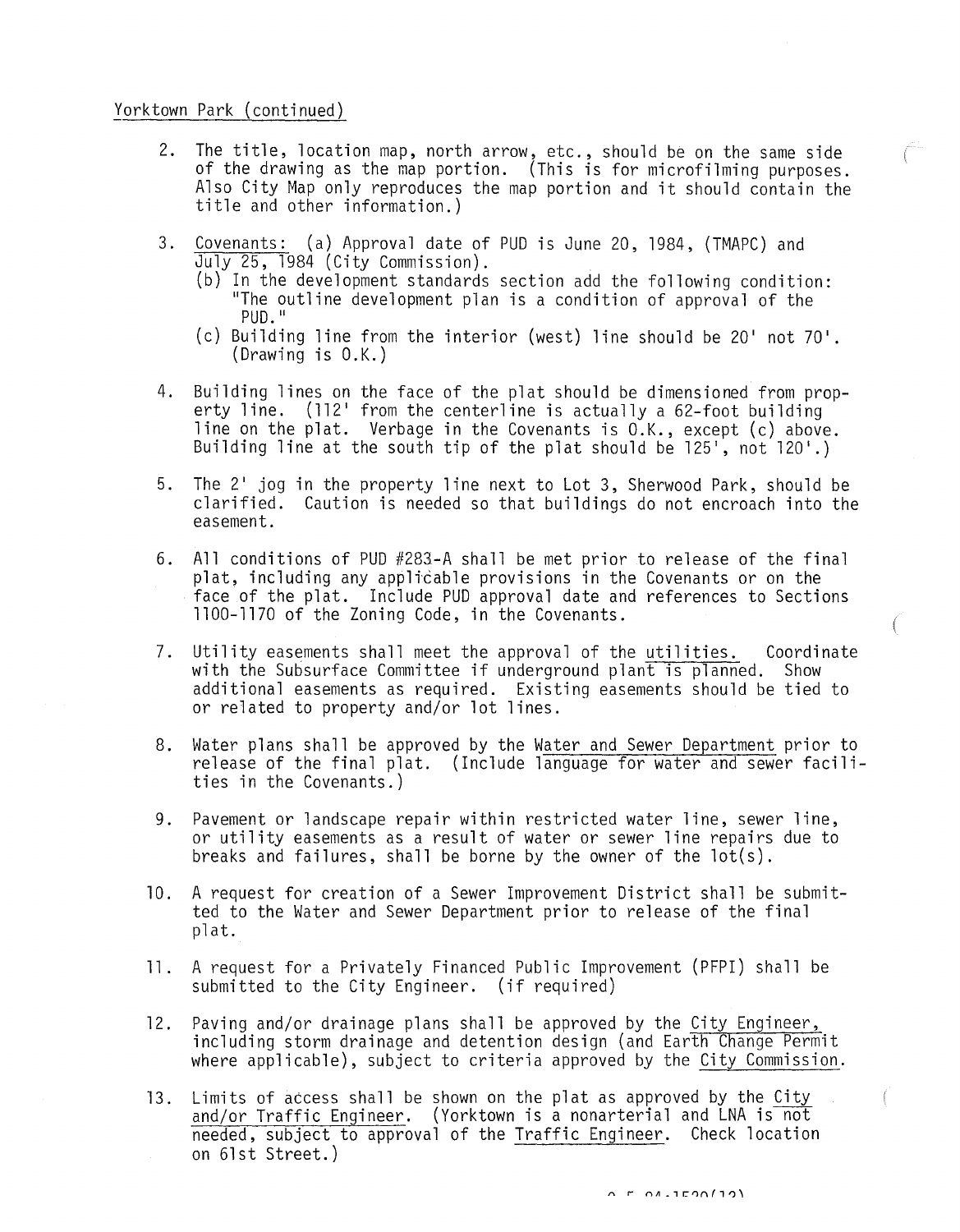## Yorktown Park (continued)

- 14. It is recommended that the applicant and/or his engineer or developer coordinate with the Tulsa City-County Health Department for solid waste disposal, particularly during the construction phase and/or clearing of the project. Burning of solid waste is prohibited.
- 15. The key or location map shall be complete. Show subdivisions. Correct Section, Township and Range.
- 16. A "letter of assurance" regarding installation of improvements shall be submitted prior to release of the final plat. (Including documents required under Section 3.6 (5) of the Subdivision Regulations.)
- 17. All Subdivision Regulations shall be met prior to release of the final pl at.

## Bogdanoff's Corner (2083) SW corner of 91st Street and Delaware Avenue (CS)

The Staff presented the plat with the applicant represented by Adrian Smith.

The Technical Advisory Committee and Staff recommended approval of the Preliminary Plat of Bogdanoff's Corner, subject to the conditions.

Mr. Malone informed this is a commercial subdivision with which the Staff has no problems.

Ms. Wilson asked if the drainageway mentioned in Condition #10 will be dedicated to the City where the City will maintain it, or if it is something that the property owners will maintain. Mr. Linker informed it depends on what the City Engineering Department wants to do.

On MOTION of HINKLE, the Planning Commission voted 7-0-1 (Connery, Draughon, Hinkle, Paddock, Wilson, Woodard, C. Young, "aye"; no "nays"; T. Young, "abstaining"; Higgins, Kempe, Rice, "absent") to approve the Preliminary Plat for Bogdanoff's Corner, subject to the following conditions:

- 1. Utility easements shall meet the approval of the utilities. Coordinate with the Subsurface Committee if underground plant is planned. Show additional easements as required. Existing easements should be tied to or related to property and/or lot lines. (The north  $10<sup>1</sup>$  and the east  $10'$  and  $17$   $1/2'$  on west and south, or as needed)
- 2. Water plans shall be approved by the Water and Sewer Department prior to release of the final plat. (Include language for water and sewer facilities in the Covenants.) (Plans required?)
- 3. A request for creation of a Sewer Improvement District shall be submitted to the Water and Sewer Department prior to release of the final plat.
- 4. Coordinate drainage with intersection modification plans.
- 5. Paving and/or drainage plans shall be approved by the City Engineer, including storm drainage and detention design (and Earth Change Permit where applicable), subject to criteria approved by the City Commission. (Detention on site or fee in lieu of)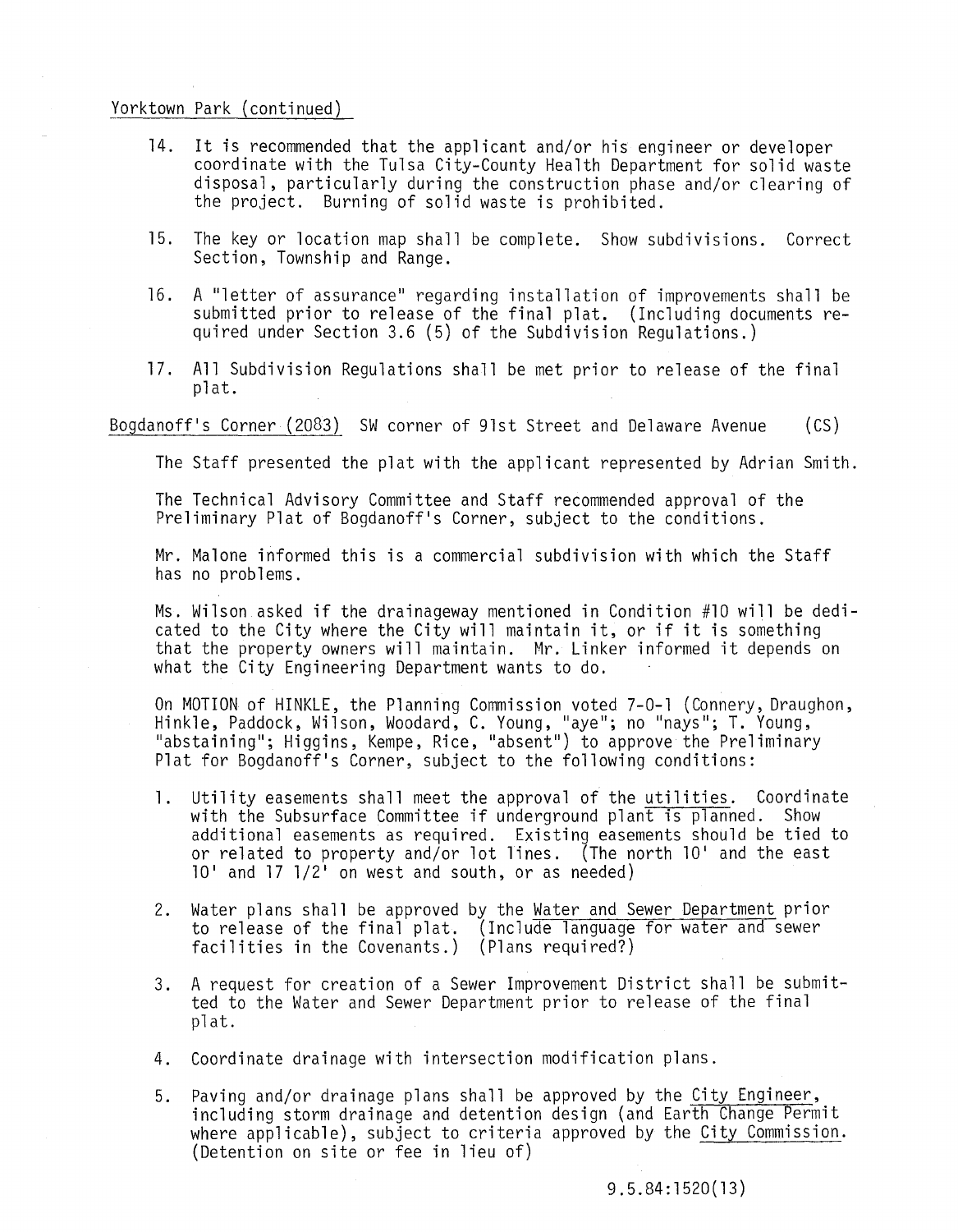# Bogdanoff's Corner (continued)

- 6. Limits of access shall be shown on the plat as approved by the City and/or Traffic Engineer. Include applicable language in the Covenants. (locations O.K.)
- 7. It is recommended that the applicant and/or his engineer or developer coordinate with the Tulsa City-County Health Department for solid waste disposal, particularly during the construction phase and/or clearing of the project. Burning of solid waste is prohibited.
- 8. A Corporation Commission letter (or Certificate of Nondevelopment) shall be submitted concerning any oil and/or gas wells before the plat is released. (A building line shall be shown on the plat on any wells not officially plugged.)
- 9. The Zoning Application (Z-5986) shall be approved before the final plat is released, or if not approved for CS, a revised plan(s) should be submitted conforming to the applicable zone.
- 10. Covenants: Include a drainageway paragraph. (No Drainage Easement shows on the face of the plat.) (Check?)
- 11. Not a condition for approval of plat. For information: Zoning Code required building setback of "one-half the Major Street Plan plus 50'".<br>Since the Major Street Plan only requires 50' from the centerline plus 50' setback or a total of 100' from the centerline, the Building line on 91st Street may be adjusted. The applicant should check with the Building Inspector since they issue the permits.
- 12. A "letter of assurance" regarding installation of improvements shall be submitted prior to release of the final plat. (Including documents required under Section 3.6 (5) of the Subdivision Regulations.)
- 13. All (other) Subdivision Regulations shall be met prior to release of the final plat.

## FINAL PLAT APPROVAL AND RELEASE:

Oak Forest (2790) West 41st Place and South 218th West Avenue RE

The Staff advised the Commission that all release letters have been received and that final approval and release were recommended.

On MOTION of HINKLE, the Planning Commission voted 8-0-0 (Connery, Draughon, Hinkle, Paddock, Wilson, Woodard, C. Young, T. Young, "aye"; no "nays"; no "abstentions"; Higgins, Kempe, Rice, "absent") to approve the Final Plat of Oak Forest and release same as having met all conditions of approval.

# REINSTATEMENT OF PRELIMINARY PLAT AND EXTENSION OF APPROVAL:

Home Improvement Center (1183) West of the SW corner of 71st Street and<br>Memorial Drive (CS and OL) Memorial Drive

The plat was almost completed with most of the release letters received when it expired on June 22, 1984. All the Staff work has been done. The Staff recommends reinstatement and extension of approval with the new expiration date to be June 22, 1985.

 $\left($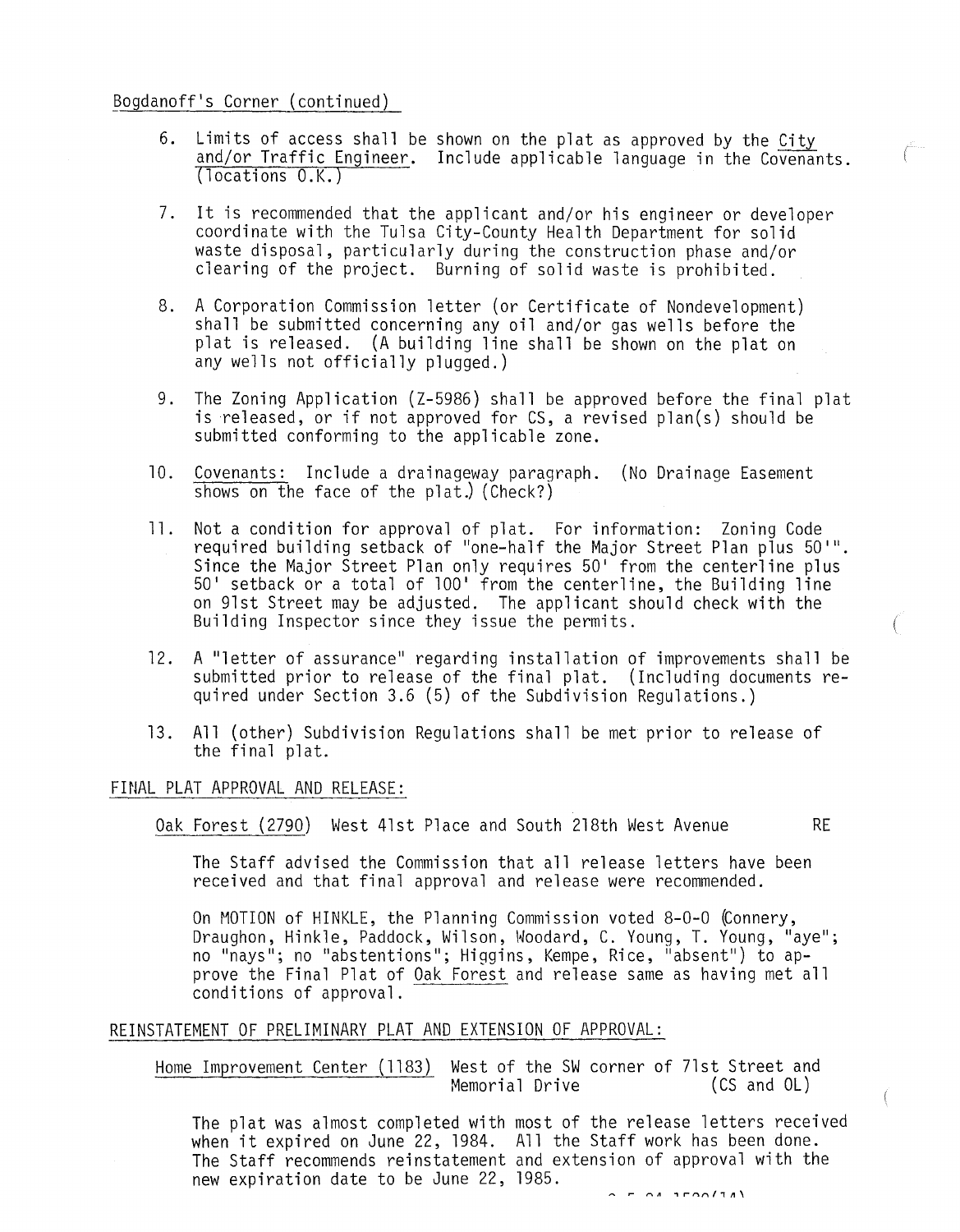On MOTION of HIGGINS, the Planning Commission voted 9-0-0 (Connery, Draughon, Higgins, Hinkle, Paddock, Wilson, Woodard, C. Young, T. Young, "aye"; no "nays"; no "abstentions"; Kempe, Rice, "absent") to approve the reinstatement of the Preliminary Plat and extension of approval with the new expiration date to be June 22, 1985.

## CHANGE OF ACCESS REVIEW:

Memorial South Center (3693) NE corner of 61st Street and South Memorial Drive (CS)

The platted access points are being reduced from a total of 5 on 61st and 3 on Memorial to 3 on 61st and 2 on memorial. The use was unknown at the time of platting. The property is now being developed and the extra access points are not needed. The Traffic Engineer and Staff have approved the request.

On MOTION of HINKLE, the Planning Commission voted 9-0-0 (Connery, Draughon, Higgins, Hinkle, Paddock, Wilson, Woodard, C. Young, T. Young, "aye"; no "nays"; no "abstentions"; Kempe, Rice, "absent") to approve the requested reduction of access points from 8 to 5 for Memorial South Center.

# WAIVER OF PLAT:

Z-5974 Pecan Acres (683) West side of South Lewis, South of 61st Street (CS)

This is a request to waive the plat on Lots 5 and 6, Block 1, of the Resub. of Lot 1, Pecan Acres. Right-of-way was dedicated for South Lewis by plat and meets the Major Street Plan requirements. Other zoning applications in Pecan Acres have been processed as plat waivers. The Staff has no objection to the request, subject to:

- (a) grading and drainage plans subject to approval of City<br>Engineer,<br>(b) access points subject to approval of Traffic Engineer.
- (require access agreement) and,
- (c) utility easements and/or extensions as needed.

The applicant was not represented.

Traffic Engineer recommended approval of north and south access points, but combination of the two in the middle is recommended. (or redesign) City Engineer advised that the "Drainage Easement" at the rear may actually belong to the City as a purchase and not just an easement. Ownership should be verified. Parking may not be permitted on the easement even if the applicant owns the area.

The Technical Advisory Committee and Staff recommended approval of the Waiver of Plat on Z-5974, subject to the conditions outlined by the Staff, and comments by the Traffic Engineer and City Engineer.

On MOTION of HINKLE, the Planning Commission voted 9-0-0 (Connery,<br>Draughon, Higgins, Hinkle, Paddock, Wilson, Woodard, C. Young, T. Young, "aye"; no "nays"; no "abstentions"; Kempe, Rice, "absent")<br>to annrove the Waiver of Plat on Z-5974. subject to the conditions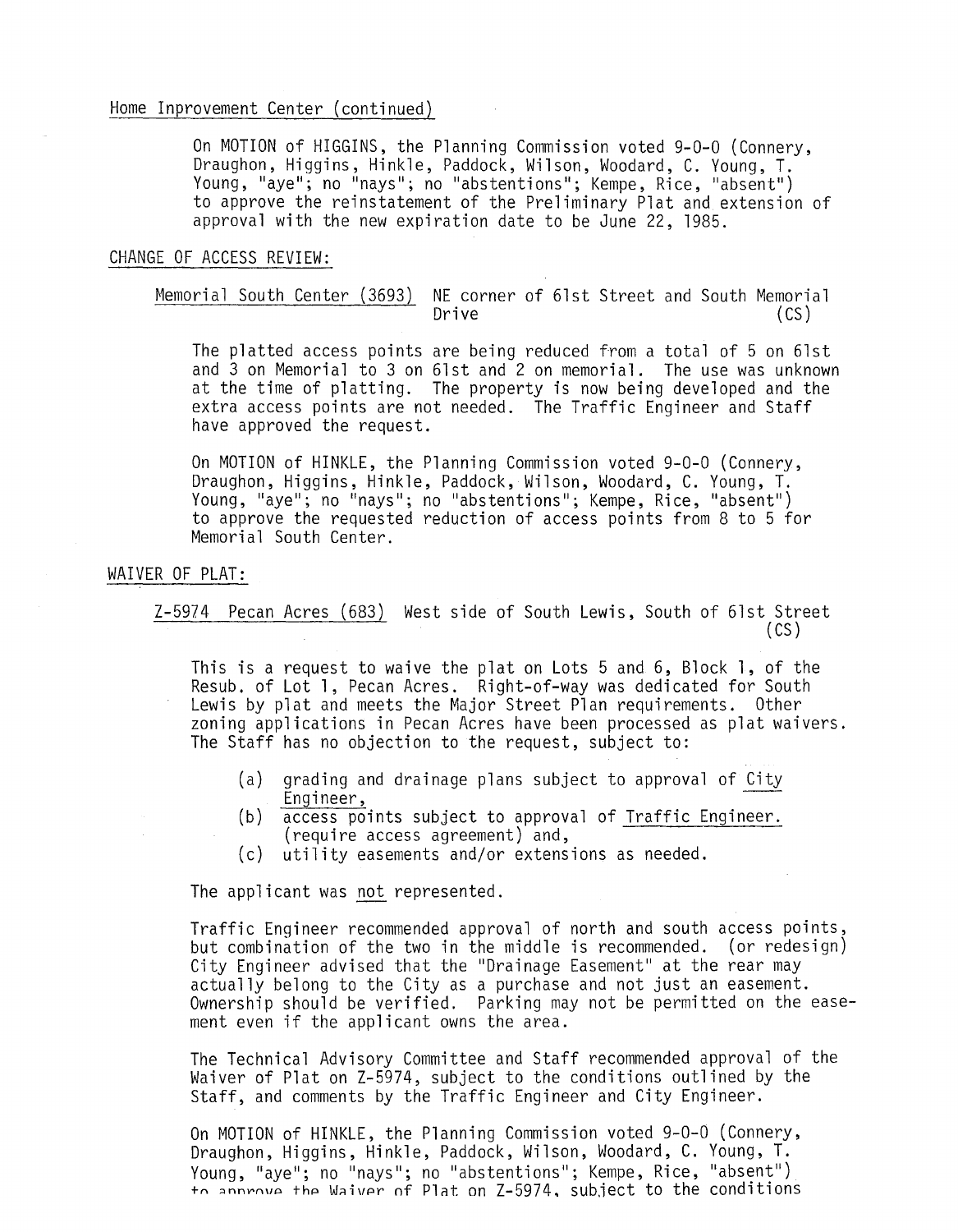# Lot Splits for Ratification:

L-16259 (2183) James Murray 16261 ( 794) Murphy Properties L-16263 ( 383) 7lst Street #3 Ltd. 16265 (3194) Cameron/Kaye

On MOTION of HIGGINS, the Planning Commission voted 9-0-0 (Connery, Draughon, Higgins, Hinkle, Paddock, Wilson, Woodard, C. Young, T. Young, "aye"; no "nays"; no "abstentions"; Kempe, Rice, "absent") to ratify the approved lot splits listed above.

L-16256 Marold & Patty Lohrenz (2694) South of the SW corner of East 41st Street and South l77th East Avenue (AG)

In the opinion of the Staff the lot split listed above meets the subdivision and zoning regulations, but since the lot may be irregular in shape, notice has been given to the abutting owners so the property owners in the area may be aware of the application. (Auth: PC Meeting  $\#1505$ , page 1; 5/9/84). Approval is recommended.

Mr. Malone informed that the variance of the lot width was approved by the Board of Adjustment on August 23, 1984.

Mrs. Eugene Cohen, 3210 South Delaware Place, informed they bought the property next to the subject tract for investment purposes. They want to sell the lot within the next three years, and she does not think that putting a mobile home on the subject tract would be desirable to prospective purchasers of her property.

Mr. Gardner described the Board of Adjustment case where amobile home was permitted to go on the smaller of the two lots for a period of three years. The lot split is a different question. He described the lot and other lots in the area. This is not the first property in the area that would be 165 feet in width. The Board of Adjustment heard this case first, and they made their approval subject to the Planning Commission approval.

Mr. T. Young informed that the Planning Commission is considering whether creating another lot is appropriate and not what use is going to be on the lot.

On MOTION of HIGGINS, the Planning Commission voted 6-2-0 (Connery, Draughon, Higgins, Woodard, C. Young, T. Young, "aye"; Paddock, Wilson, "nay"; no "abstentions"; Hinkle, Kempe, Rice, "absent") to approve Lot Split #16256.

## LOT SPLIT FOR WAIVER:

L-16252 Don Beard (1793) North of the NE corner of 22nd Street and Birmingham Court

This is a request to split an existing duplex down the common wall to provide for separate ownership. Because the density will not be increased, nor will there be any noticeable change in the property, the Staff recommended approval, subject to the following conditions:

€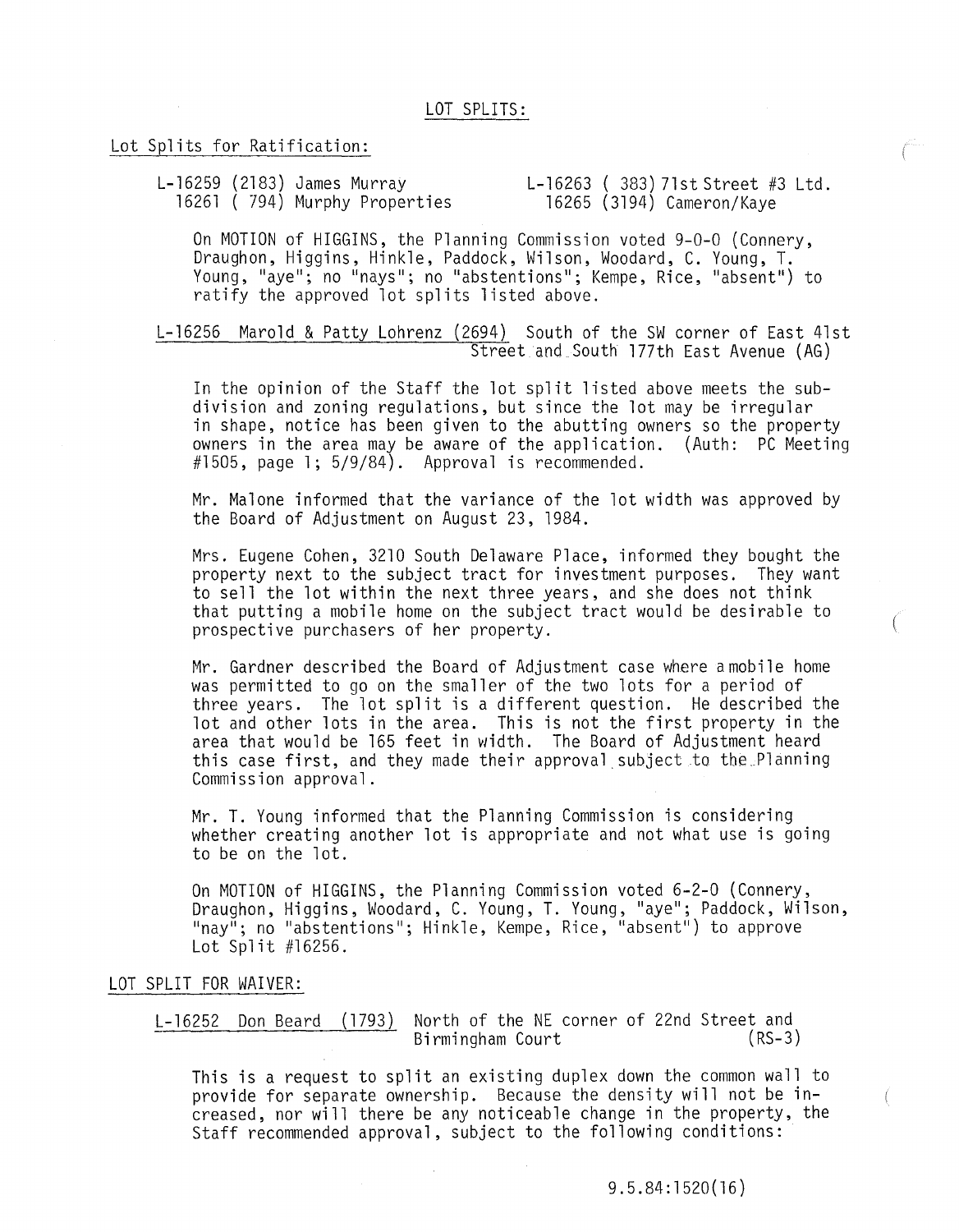- 1. Board of Adjustment approval (waiver of bulk and area require-
- 2. Common wall and utility agreement.<br>3. Water and sewer approval--a  $15'$  ea
- Water and sewer approval--a  $15<sup>1</sup>$  easement is required on the west side.
- 4. Mutual access easement.

The applicant was not represented.

For the record, the Engineering Department advised that all this property is in a designated floodplain.

The Technical Advisory Committee and Staff recommended approval of L-16252, subject to the conditions outlined by the Staff.

On MOTION of T. YOUNG, the Planning Commission voted 8-0-0 (Connery, Draughon, Higgins, Paddock, Wilson, Woodard, C. Young, T. Young, "aye"; no "nays"; no "abstentions"; Hinkle, Kempe, Rice, "absent") to approve the request to waive the lot split requirements for Lot Split #16252, subject to the above stated conditions.

# PUD #269-A

Staff Recommendation: Detail Landscape Plan Review

The subject PUD is located approximately 830 feet north of the northeast corner of 91st Street and South Yale Avenue. It is 11.96 (gross) acres in size and was approved for an office use. The TMAPC approved the Detail Site Plan and the applicant is now requesting Detail Landscape Plan review in order for the project to be completed and occupied.

The Staff has reviewed the applicant's plans and find that they are consistent with the approved PUD conditions and meet the intent of the Zoning Code. Therefore, the Staff recommends APPROVAL of the Detail Landscape Plan, subject to the plans submitted.

On MOTION of WOODARD, the Planning Commission voted 8-0-0 (Connery, Draughon, Higgins, Paddock, Wilson, Woodard, C. Young, T. Young, "aye"; no "nays"; ho "abstentions"; Hinkle, Kempe, Rice, "absent") to approve the Detail Landscape Plan for PUD #269-A, subject to the plans submitted.

# PUD #243-3

Staff Recommendation: Detail Landscape Plan Review and Minor Amendment The subject lot is located in Glenoak Subdivision which is just north of the northeast corner of 61st Street and South Harvard Avenue. It was approved for a duplex development with one single-family dwelling and 25 duplexes (51 dwellings total). The applicant has changed his original proposal to include more single-family detached dwellings than originally approved. Therefore, he is required to receive TMAPC approval of a Detail Site Plan for each lot.

The Staff reviewed the Plans submitted for Lot 36 and find the following: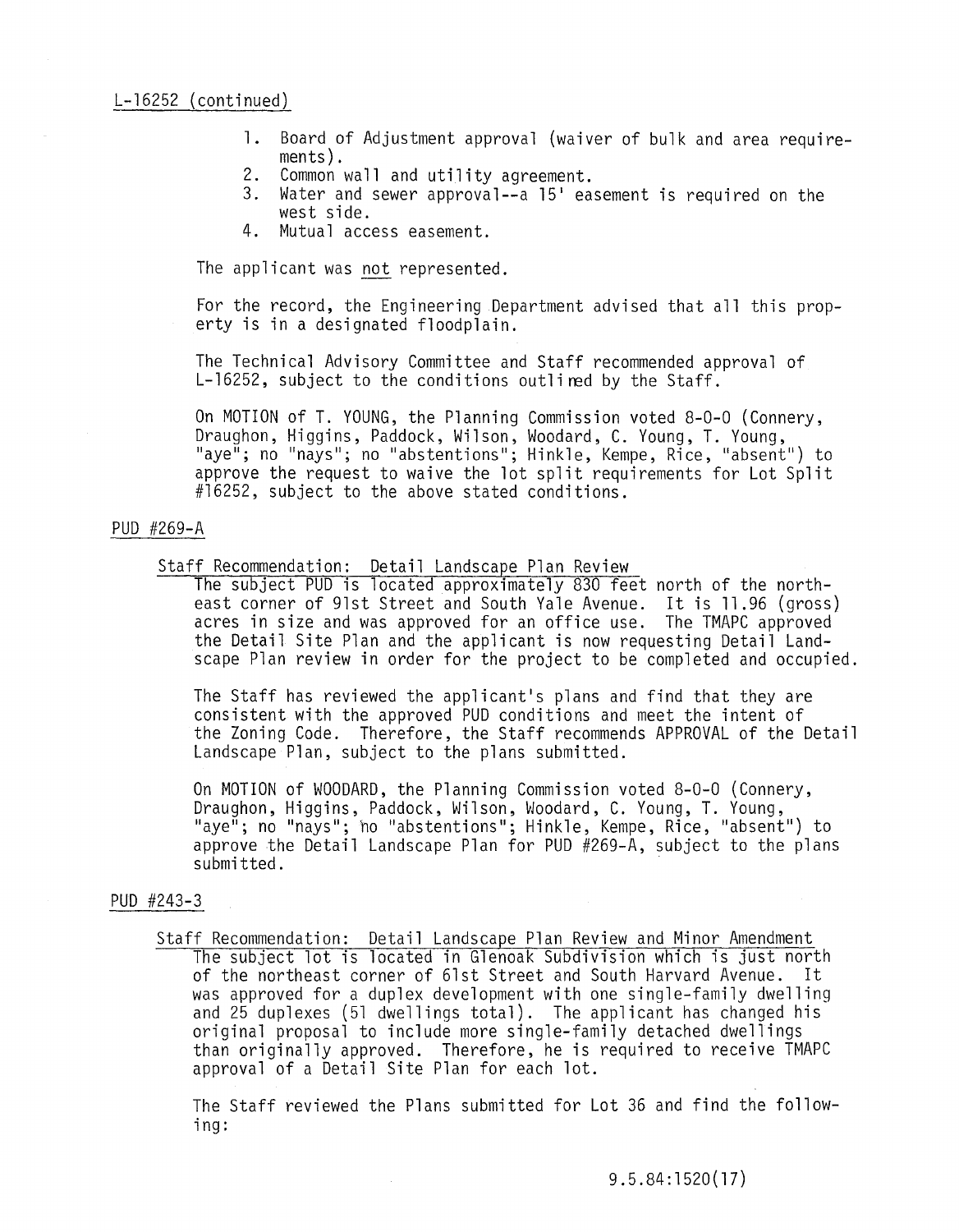| Item                                       |                                       | Approved          | Submitted              |
|--------------------------------------------|---------------------------------------|-------------------|------------------------|
| Permitted Uses:                            | Single-Family Attached<br>or Detached |                   | Detached Single-Family |
| Minimum Lot Size:                          |                                       | 7,000 sq. ft.     | 8,030 sq. ft.          |
| Maximum Building Height: 26 feet to top of |                                       | top plate         | Same                   |
| Minimum Livability Space:                  |                                       | 6,000 sq. ft.     | $6,000$ sq. ft.        |
| Minimum Setbacks:                          |                                       |                   |                        |
| Front;                                     |                                       |                   |                        |
| Residence,                                 |                                       | 20 feet           | 36 feet                |
| Garage;                                    |                                       |                   |                        |
|                                            | Front Entry, 20 feet<br>Side Yard     |                   | 20 feet                |
|                                            | $(no entry)$ . 10 feet                |                   | 10 feet                |
| Side;                                      |                                       |                   |                        |
|                                            | Between Buildings. 15' or 7.5'        | each side         | 8.67 feet              |
| Rear:                                      |                                       | 20 feet           | 15.5 feet*             |
| Minimum Parking:                           |                                       | 2 enclosed spaces | 2 enclosed spaces      |

\*The rear yard is 4 1/2 feet short of the required 20 feet, but the lot backs up to the common open space, and the Staff considers this encroachment minor in nature.

Based upon the above review, the Staff recommends APPROVAL of the Minor Amendment and the Detail Site Plan for Lot 36, Block 1, Glenoak Subdivision, subject to the plans submitted.

On MOTION of HIGGINS, the Planning Commission voted 8-0-0 (Connery, Draughon, Higgins, Paddock, Wilson, Woodard, C. Young, T. Young, "aye"; no "nays"; no "abstentions"; Hinkle, Kempe, Rice, "absent") to approve the Minor Amendment and the Detail Site Plan for Lot 36, Block 1, Glenoak Subdivision, subject to the plans submitted.

## PUD #206-6

Staff Recommendation: Minor Amendment

The subject lot is a part of an approved single-family development area within PUD #206. An approved Development Standard for the single-family was that a 20-foot backyard be maintained. The applicant is proposing to build an addition onto his existing house which, if built, would encroach 5 feet into the required 20-foot rearyard setback.

Since the proposed addition would not extend across the entire rear portion of the tract and the subject lot backs up to a City Park, the Staff feels the request is minor in nature.

Therefore, the Staff recommends APPROVAL of the minor amendment to reduce the rearyard requirement on Lot 16, Block 4, Sheridan South Subdivision from 20 feet to 15 feet, subject to the plan submitted.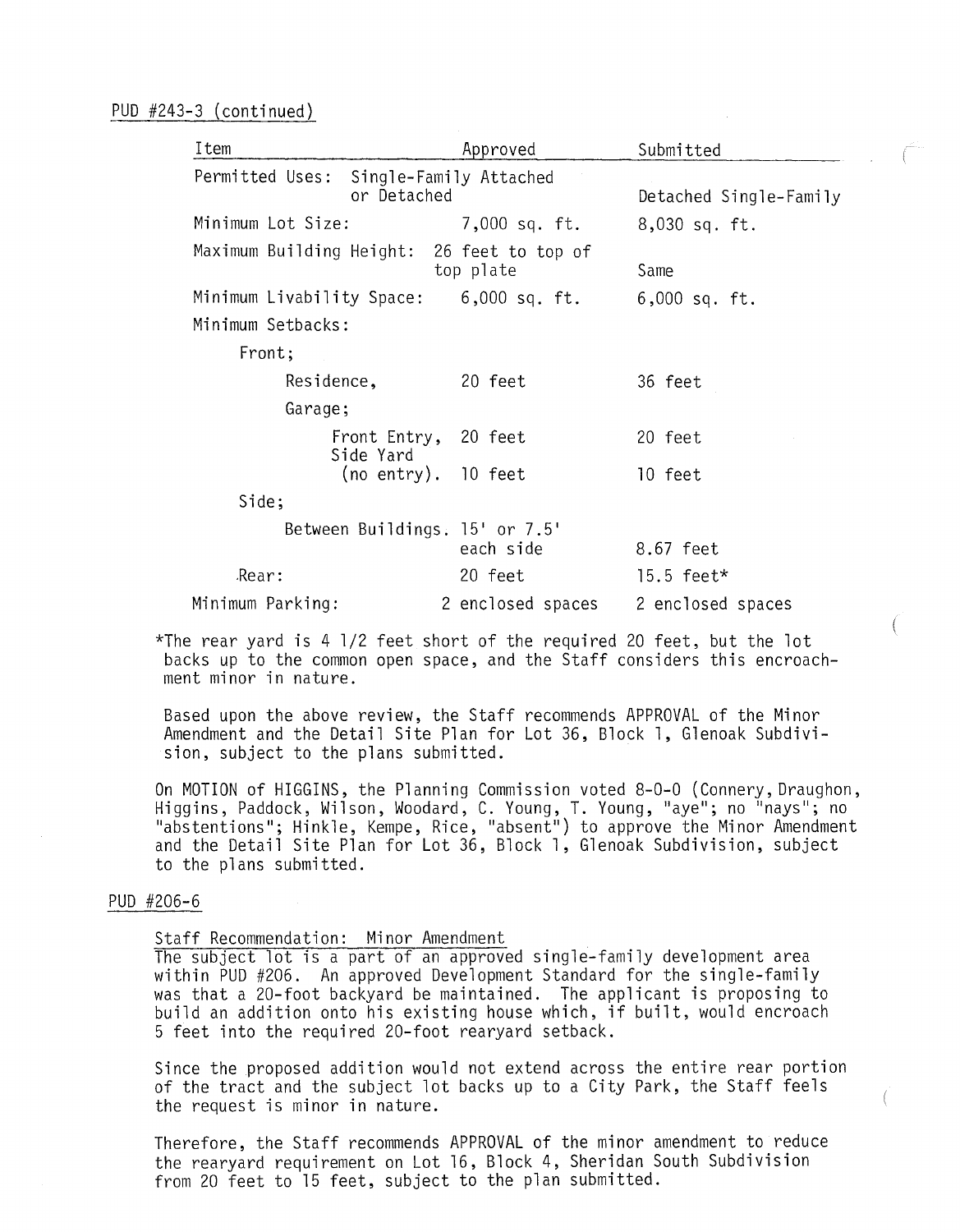# PUD #206-6 (continued)

On MOTION of T. YOUNG, the Planning Commission voted 8-0-0 (Connery, Draughon, Higgins, Paddock, Wilson, Woodard, C. Young, T. Young, Ilaye"; no "nays"; no "abstentions"; Hinkle, Kempe, Rice, "absent") to approve the Minor Amendment to reduce the rear yard requirement on Lot 16, Block 4, Sheridan South Subdivision from 20 feet to 15 feet. subject to the plan submitted.

# PUD #304

# Staff Recommendation: Sign Review

The subject PUD is located on the south side of 71st Street, just west of Joe Creek. It is approved for a commercial/office complex and a condition of approval was review of the sign. The applicant has already received approval of one sign on 71st Street and is now requesting approval of their second sign.

The Staff has reviewed the sign design and location submitted by the applicant and find it to be in accordance with the conditions approved under the PUD. Therefore, the Staff recommends APPROVAL of the second ground sign to be located on 71st Street.

On MOTION of WOODARD, the Planning Commission voted 8-0-0 (Connery, Draughon, Higgins, Paddock, Wilson, Woodard, C. Young, T. Young, "aye"; no "nays"; no "abstentions"; Hinkle, Kempe, Rice, "absent") to approve the second ground sign to be located on 71st Street.

# PUD #88-8-1

# Staff Recommendation: Covenants Review

The subject tract is approximately 2.38 acres in size and located at the southwest corner of 66th Street and South Toledo Avenue. It was recently approved under a minor amendment for a light office use, subject to several conditions. One of the conditions required a restrictive covenant be filed and the applicant is now requesting approval of said covenants.

The Staff has reviewed the submitted covenants and find that they meet the conditions of approval and recommend APPROVAL, subject to legal review and filing.

Chairman C. Young asked if this instrument has been approved by the Legal Department, and he was informed that it has been.

On MOTION of T. YOUNG, the Planning Commission voted 8-0-0 (Connery, Draughon, Higgins, Paddock, Wilson, Woodard, C. Young, T. Young, "aye"; no "nays"; no "abstentions"; Hinkle, Kempe, Rice, "absent") to approve the Covenants for PUD #88-8-1, subject to review by the Legal Department and the filing of the instrument.

There being no further business, the Chairman declared the meeting adjourned at 3:08 p.m.